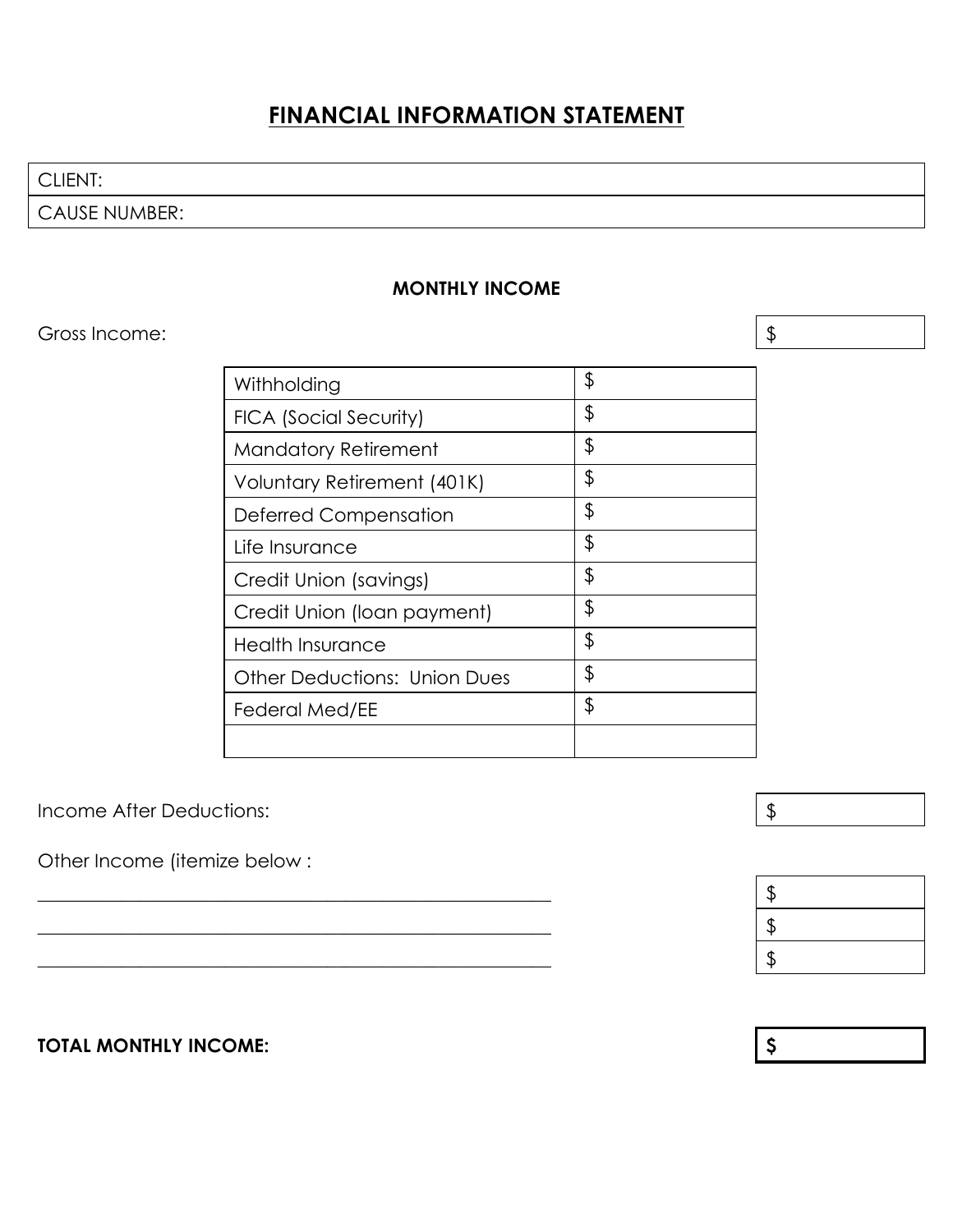#### **MONTHLY EXPENSES**

|                                                                           | $\frac{1}{2}$           |
|---------------------------------------------------------------------------|-------------------------|
|                                                                           | $\frac{1}{2}$           |
|                                                                           | $\frac{1}{2}$           |
|                                                                           | $\frac{1}{2}$           |
|                                                                           | $\frac{1}{2}$           |
|                                                                           | $\frac{1}{2}$           |
|                                                                           | $\frac{1}{2}$           |
|                                                                           | $\frac{1}{2}$           |
|                                                                           | $\frac{1}{2}$           |
|                                                                           | $\frac{1}{2}$           |
|                                                                           | $\frac{1}{2}$           |
|                                                                           | $\frac{1}{2}$           |
|                                                                           | $\frac{1}{2}$           |
|                                                                           | $\frac{1}{2}$           |
| Health and hospitalization insurance (if not paid by employer or deducted | \$                      |
| Life insurance (if not paid by employer or deducted from wages)           | $\frac{1}{2}$           |
|                                                                           | $\frac{1}{2}$           |
|                                                                           | $\frac{1}{2}$           |
|                                                                           | $\frac{1}{2}$           |
|                                                                           | $\sqrt[6]{\frac{1}{2}}$ |
|                                                                           | $\frac{1}{2}$           |
|                                                                           | $\frac{1}{2}$           |
|                                                                           | $\frac{1}{2}$           |
|                                                                           | $\frac{1}{2}$           |
|                                                                           | \$                      |
|                                                                           | $\frac{1}{2}$           |
|                                                                           | $\frac{1}{2}$           |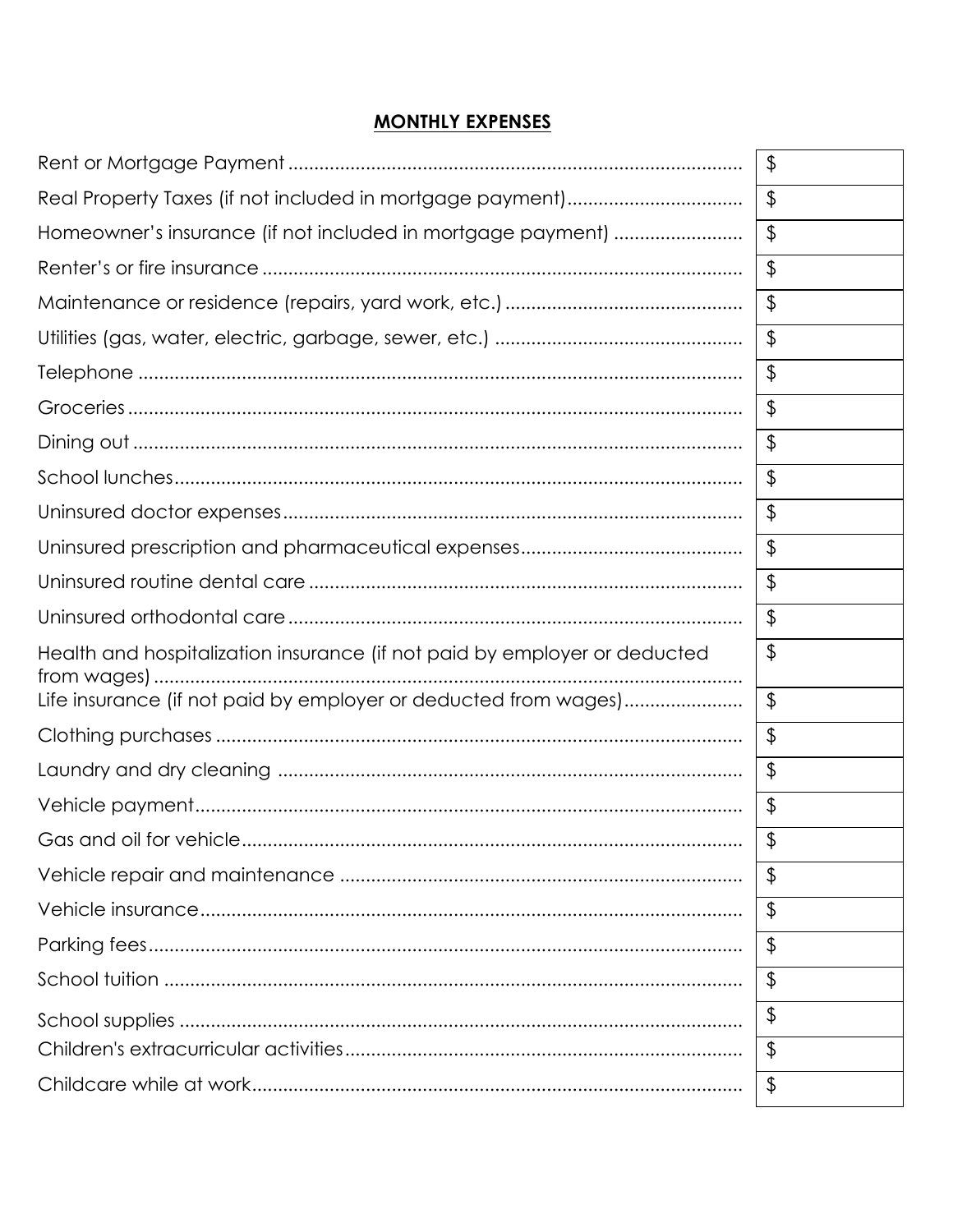|                  | \$ |
|------------------|----|
|                  |    |
|                  |    |
|                  |    |
|                  |    |
|                  |    |
| <b>SUBTOTAL:</b> |    |

Other Creditors (itemize below)

| <b>NAME</b> | <b>PURPOSE</b>                 | <b>BALANCE</b> | <b>MONTHLY</b><br><b>PAYMENT</b> |
|-------------|--------------------------------|----------------|----------------------------------|
|             |                                |                |                                  |
|             |                                |                |                                  |
|             |                                |                |                                  |
|             |                                |                |                                  |
|             |                                |                |                                  |
|             |                                |                |                                  |
|             |                                |                |                                  |
|             |                                |                |                                  |
|             |                                |                |                                  |
|             |                                |                |                                  |
|             |                                |                |                                  |
|             | $\sqrt{5}$<br><b>SUBTOTAL:</b> |                |                                  |

**TOTAL MONTHLY EXPENSES** 

 $\begin{array}{c} \text{S} \end{array}$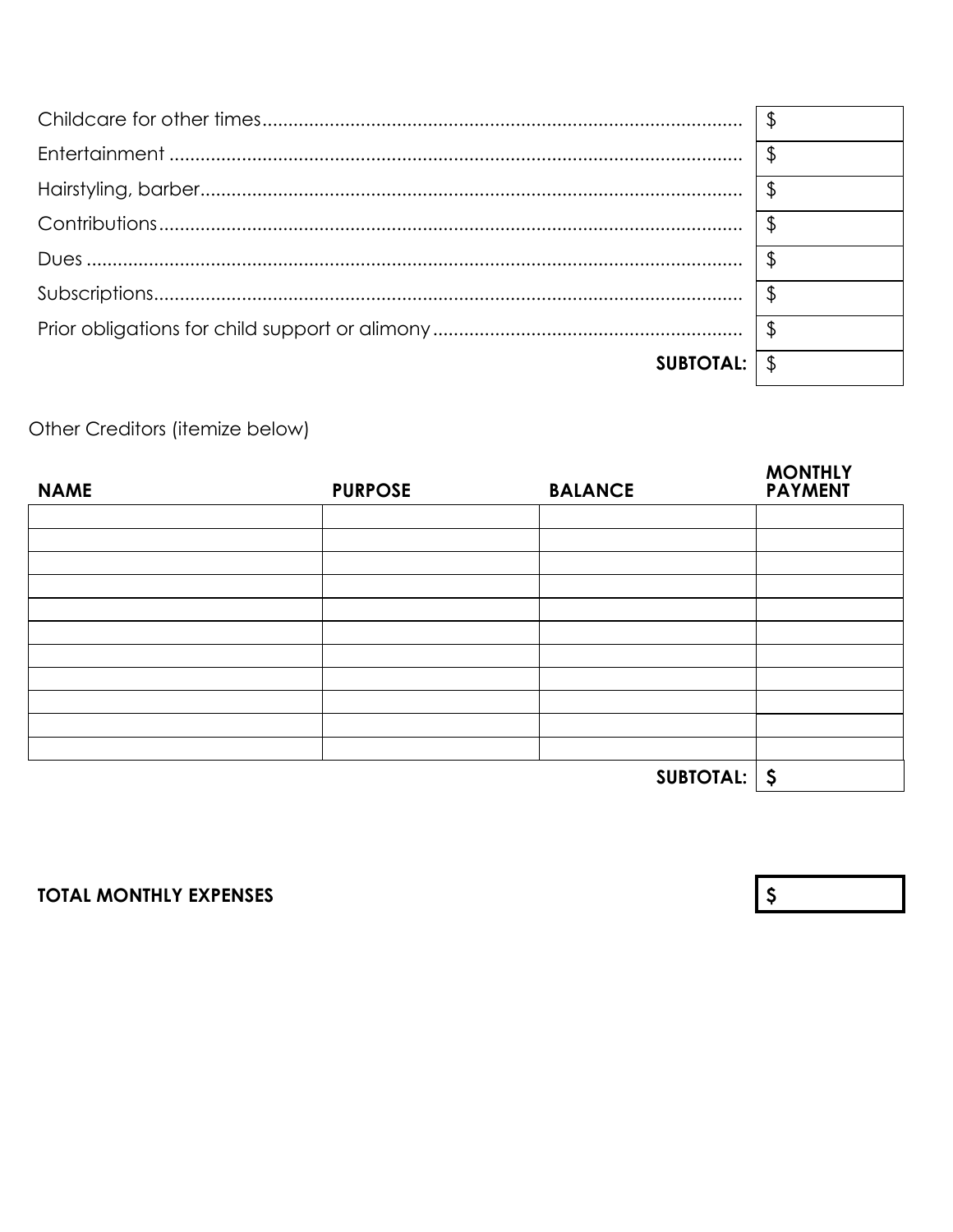Community Property = CP Wife's Separate Property = WSP Husband's Separate Property = HSP

| <b>PROPERTY ITEM<br/>NUMBER</b> | <b>PROPERTY DESCRIPTION</b> | <b>PETITIONER</b> |                  | <b>RESPONDENT</b> |                  |                      |
|---------------------------------|-----------------------------|-------------------|------------------|-------------------|------------------|----------------------|
|                                 |                             | <b>VALUE</b>      | <b>CHARACTER</b> | <b>VALUE</b>      | <b>CHARACTER</b> | <b>COURT'S NOTES</b> |
| $\overline{1}$ .                |                             |                   |                  |                   |                  |                      |
| 2.                              |                             |                   |                  |                   |                  |                      |
| $\mathfrak{Z}.$                 |                             |                   |                  |                   |                  |                      |
| 4.                              |                             |                   |                  |                   |                  |                      |
| 5.                              |                             |                   |                  |                   |                  |                      |
| 6.                              |                             |                   |                  |                   |                  |                      |
| 7.                              |                             |                   |                  |                   |                  |                      |
| 8.                              |                             |                   |                  |                   |                  |                      |
| 9.                              |                             |                   |                  |                   |                  |                      |
| 10.                             |                             |                   |                  |                   |                  |                      |
| 11.                             |                             |                   |                  |                   |                  |                      |
| 12.                             |                             |                   |                  |                   |                  |                      |
| 13.                             |                             |                   |                  |                   |                  |                      |
| 14.                             |                             |                   |                  |                   |                  |                      |
| 15.                             |                             |                   |                  |                   |                  |                      |
| 16.                             |                             |                   |                  |                   |                  |                      |
| 17.                             |                             |                   |                  |                   |                  |                      |
| 18.                             |                             |                   |                  |                   |                  |                      |